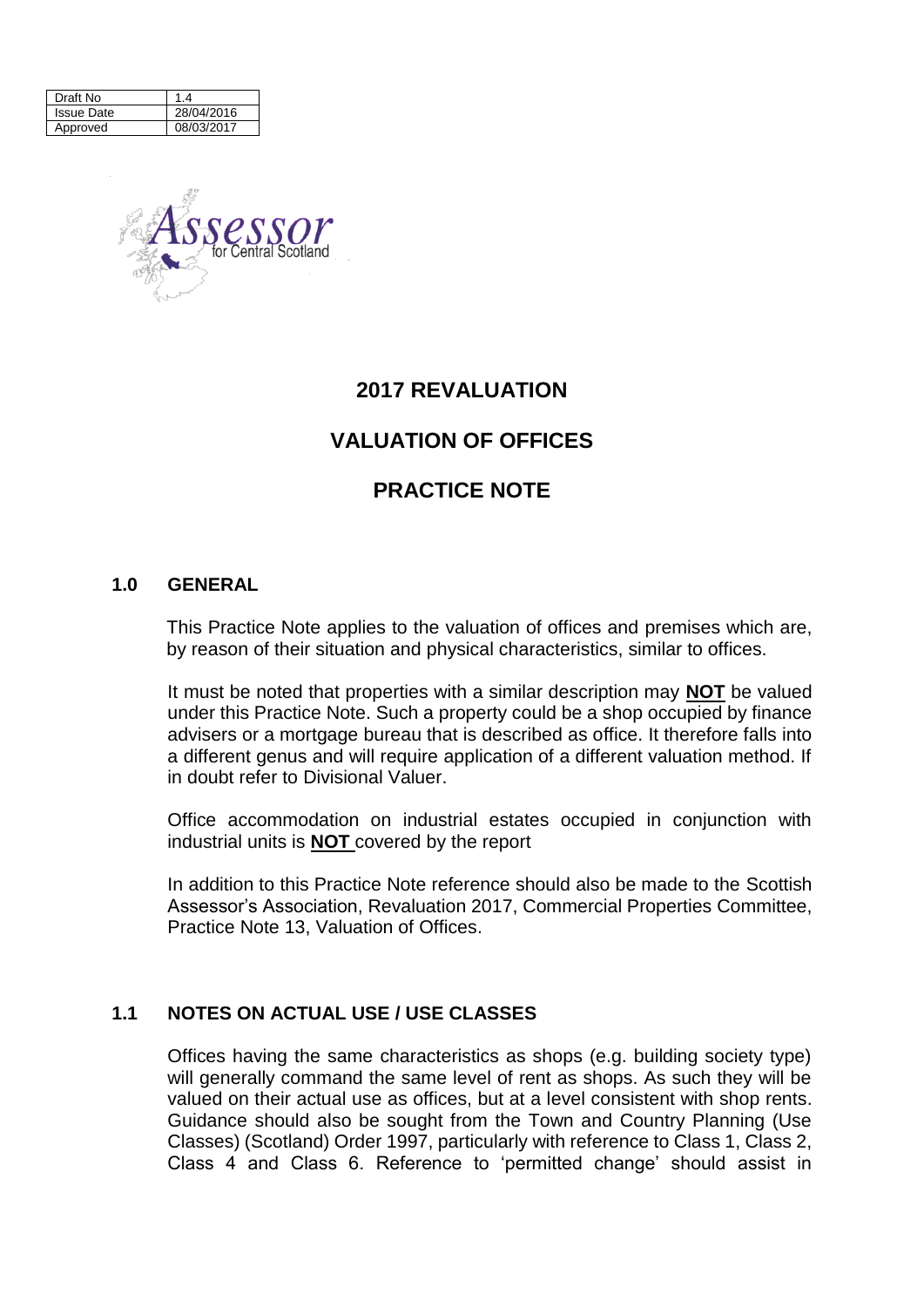identifying the valuation class of the particular subject. Refer also to the Town and Country Planning (General Permitted Development) (Scotland) Order 1992 where appropriate.

# **2.0 ADJUSTMENT OF RENTS**

Local rental evidence is analysed to arrive at rates per square metre. The rents are adjusted in accordance with the Scottish Assessor's Association, Revaluation 2017, Basic Principles Committee, Practice Note 1, Adjustment of Rents.

## **3.0 SURVEY AND MEASUREMENT**

When inspecting properties a description of its age, construction, general location and internal finish should be noted. Also take note of items such as air conditioning, sprinklers, heating, CCTV, lifts, etc. The file record should be updated accordingly.

All subjects covered by this Practice Note have been analysed and should be measured on a **Net Internal** basis and an area (in square metres) calculated. The method of measurement adopted is defined in the RICS Code of Measuring Practice  $-6<sup>th</sup>$  edition.

## **3.1 NET INTERNAL AREA**

The following areas are **excluded** from valuation:

(a) Areas with a headroom below 1.50m;

(b) Entrance halls and areas of essential access unless used as reception area;

(c) Common/shared corridors and passageways;

(d) Corridor/passageway formed by structural walls;

(e) Lifts, stairs, stairwells and landing areas;

(f) Pillars and structural walls;

- (g) Toilets;
- (h) Plant rooms.

*N.B. (a) there are no common/shared areas where a subject is under single occupation;*

*(b) Kitchen areas that are also entrances to a w.c. should not be excluded*.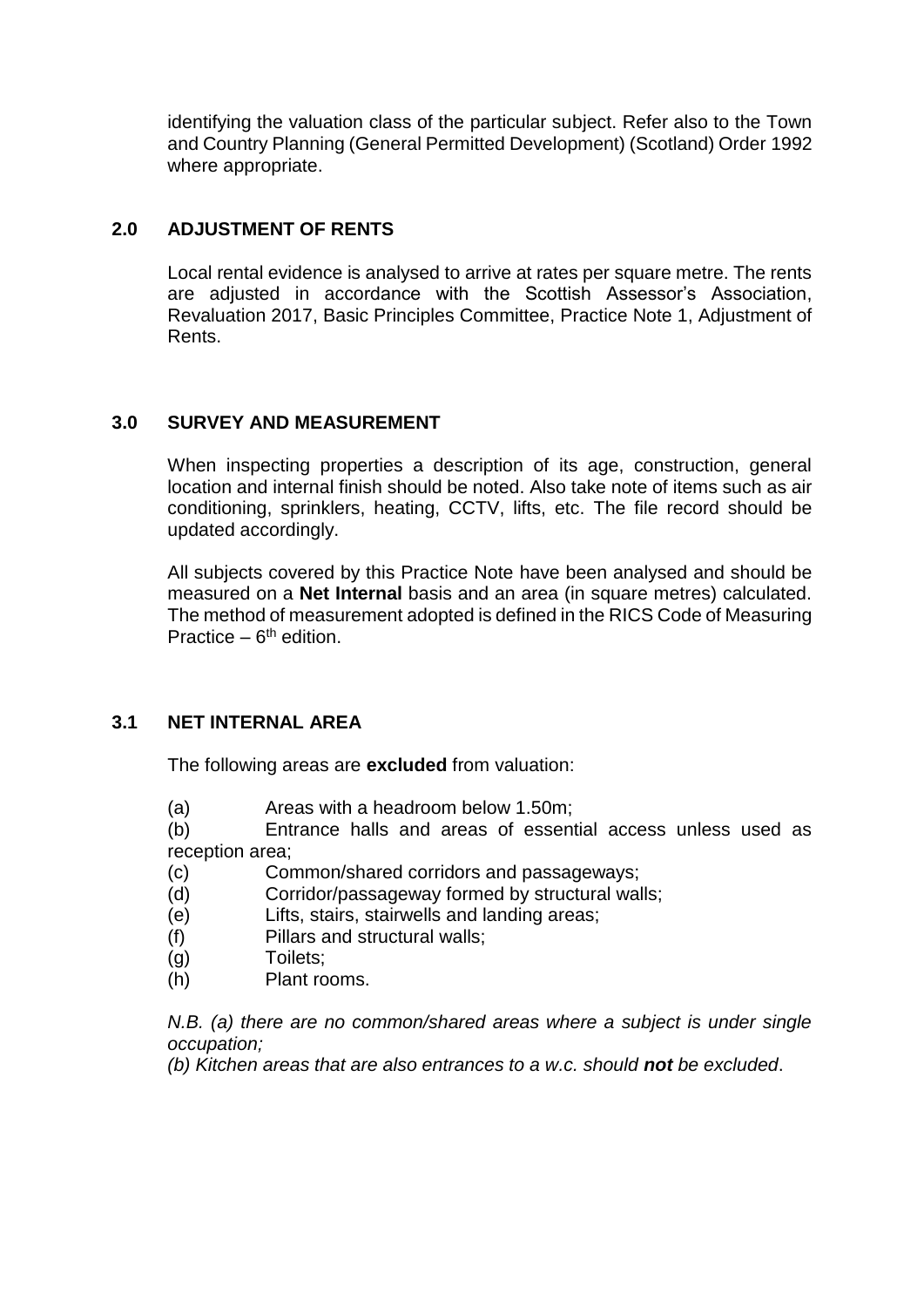#### **3.2 COMMON / SHARED AREAS**

Common/shared areas occur in some business centres where office rooms are occupied on a fully serviced basis. e.g. Ceteris units. Areas of shared/common use may include reception, meeting/board room, canteen, kitchen, stores.

In situations outlined above the common/shared areas should be considered as under the control of the landlord. Separate entries should be made in the Valuation Roll with the landlord noted as proprietor and occupier.

## **4.0 CLASSIFICATION**

Office subjects should be placed in one of the following classifications. Classification is dependent on the buildings construction, age and physical characteristics.

| <b>Class</b> | <b>Description</b>                                | <b>Examples</b>                                                                                             |
|--------------|---------------------------------------------------|-------------------------------------------------------------------------------------------------------------|
| 1A           | Purpose Built - modern.<br>Circa 1980 to present. | Castle Business Park, Stirling.<br>Laurelhill Business Park, Stirling.<br>Callendar Business Park, Falkirk. |
| 1B           | Purpose Built - older.<br>Circa 1950 to 1980      | 8 Spittal Street, Stirling.<br>1 Pitt Terrace, Stirling.<br>1 Cockburn St, Falkirk.                         |
| 2A           | Conversion – stone villa<br>or equivalent.        | Melville Terrace, Stirling.<br>Wellside Place, Falkirk.<br>Callendar Park, Falkirk.                         |
| 2B           | Conversion - tenement<br>block or equivalent.     | Murray Place/Port Street, Stirling.<br>Old Town Jail, Stirling.<br>Graham's Road, Falkirk.                  |
| 2C           | Conversion - industrial<br>unit or equivalent.    | Evans Business Centre, Springkerse.<br>Evans Business Centre, Grangem'th.<br>Willow House, Grangemouth.     |

*N.B. Classification will assist in defining comparable properties within a local geographic area.*

# **5.1 RATE/M<sup>2</sup> TO BE APPLIED**

The rate/ $m<sup>2</sup>$  to be applied is a consideration of the subject's classification together with its location.

The rate should be applied to the **Reduced Area** of the subject. The reduced area is calculated following the adjustments noted at 5.2.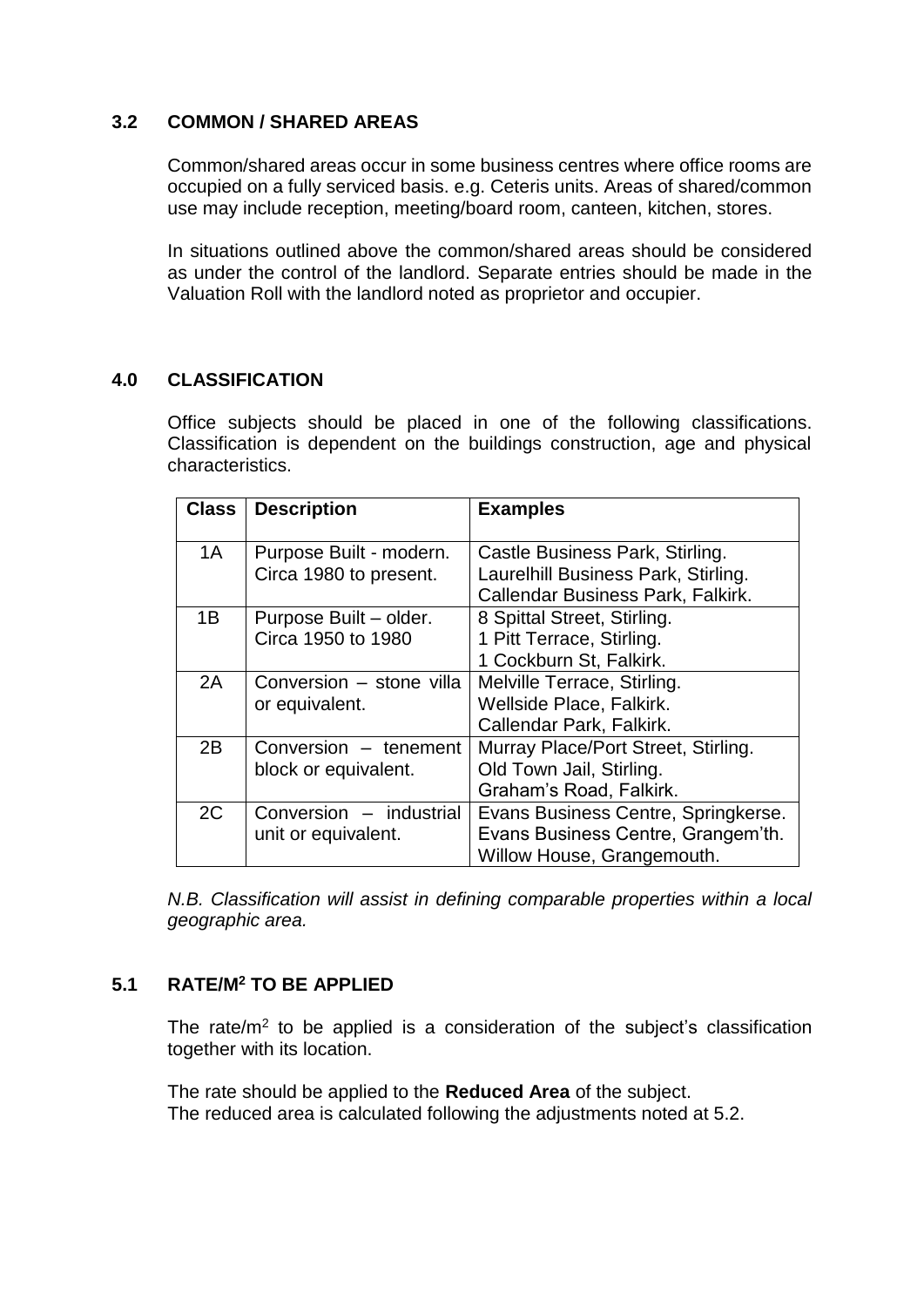# **5.2 CALCULATION OF REDUCED AREA**

The following factors shall be applied to the Net Internal Area.

Floor level adjustment: the following table shows the factors to be applied to a floor level when calculating a reduced area.

| <b>Floor Level</b>        | <b>Factor</b>                        |
|---------------------------|--------------------------------------|
|                           |                                      |
| <b>Basement</b>           | $0.50 - 1.00$ (depending on quality) |
| Semi Basement             | $0.90 - 1.00$ (depending on quality) |
| <b>Lower Ground Floor</b> | 1.00                                 |
| <b>Ground Floor</b>       | 1.00                                 |
| <b>First Floor</b>        | 1.00                                 |
| <b>First Floor Attic</b>  | 0.90                                 |
| Second Floor              | 0.75 (1.00 with lift)                |
| <b>Second Floor Attic</b> | 0.65                                 |
| <b>Third Floor</b>        | 0.55 (1.00 with lift)                |
| <b>Third Floor Attic</b>  | 0.45                                 |

*NB: Basement areas in, for example, Melville Terrace, Stirling, will have factors ranging from 0.50 to 1.00 dependent upon their actual physical circumstances.* 

#### **Storage areas**:

Parts of buildings capable of use solely for storage have been further reduced for calculation purposes prior to analysis/valuation as follows:

| Storage Type                                          | <b>Factor</b> |
|-------------------------------------------------------|---------------|
| I Poor unlined storage                                | 0.25          |
| Lined storage – but poor natural light                | 0.50          |
| Good storage – but unsuitable as office accommodation | 0.75          |

#### **6.0 QUANTUM**

Adjustment for offices with a **reduced area** larger or smaller than standard has been analysed using local evidence. Allowances noted in the following table should be applied at the end of each individual valuation, but before any parking or other additions.